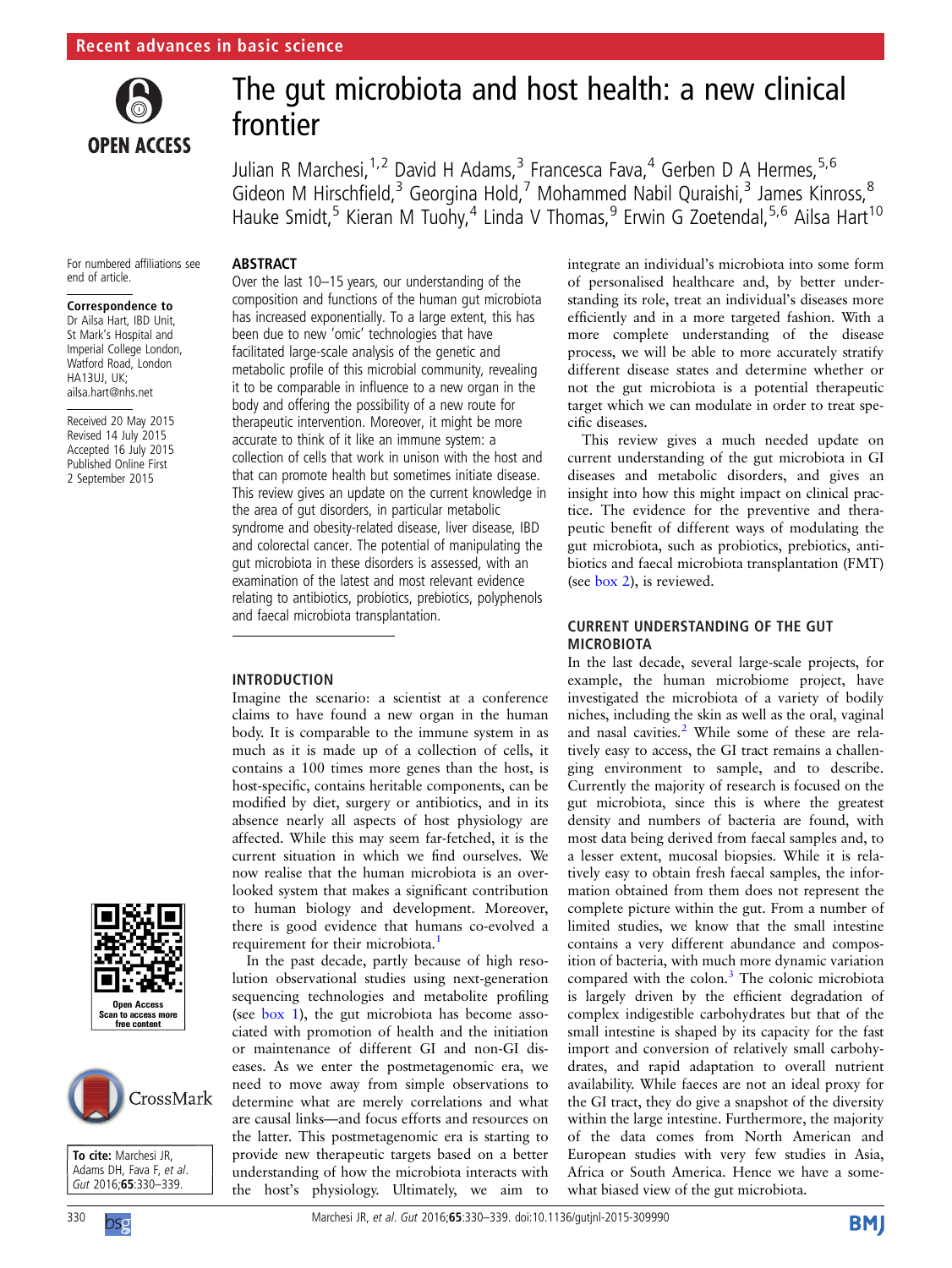# <span id="page-1-0"></span>Box 1 A short primer of microbiology (see also Lepage et al) [4](#page-7-0)

# **Dysbiosis**

A disturbance or imbalance in a biological system, for example, changes in the types and numbers of bacteria in the gut which may lead to developing different diseases, such as IBD. Inflammasomes

Recently discovered multiprotein complexes that are involved in a wide range of inflammatory processes including programmed cell death (pyroptosis), in response to the recognition of microbial and danger signals.

## Lipopolysaccharide (LPS)

A major component of the outer membrane of Gram-negative bacteria; an endotoxin. Now implicated as a driver of inflammation and associated with onset of certain diseases. Lipoteichoic acid

A major component of the outer membrane of Gram-positive bacteria; an endotoxin. Now implicated as a driver of inflammation and associated with onset of certain diseases. Metabonome/metabolome

A profile of the chemicals in a tissue or sample, for example the urine metabonome. This profile represents a snapshot in time of what chemicals are present in the sample.

# **Metagenomics**

A method which allows us to create catalogues of what the bacteria can do based on the genes that they have. Microbiome

A collection of different microbes and their functions or genes found in an environmental habitat. Different parts of the body have different microbiomes, for example, the skin microbiome is different to the gut microbiome, but they are all part of the human microbiome.

# **Microbiota**

The types of organisms that are present in an environmental habitat, whether they are bacteria, viruses or eukaryotes. 'Omic' methods

A term which describes a set of methods, such as genomics, metabonomics, metagenomics, etc, which we use to explore the interactions between the bacteria in the gut and the host. **Pathobiont** 

A commensal organism that can cause disease when specific genetic or environmental conditions are altered in the host. Phenome

A collection of measurable features that define an individual.

This rapid increase in interest in the microbiome has also been driven by the application of multi-'omic' technologies; we refer the reader to Lepage *et al*<sup>[4](#page-7-0)</sup> for more detailed explanation of these (see also box 1).

# What do we know about the gut microbiota?

Bearing in mind the limitations above, the GI tract is often seen as a two phylum system (the Firmicutes and Bacteroidetes) although it should be noted that members of at least 10 different phyla can also have important functional contributions (see box 3). We are also very bacteria-centric when we look at the gut microbiota; only a handful of papers have looked at the viral component (or virome) and micro-eukaryotes (protozoa and fungi). When the gut microbiota of relatively large cohorts of individuals (eg, more than 100) is analysed, it can be seen

## Box 2 Potential therapies aimed at modulation of the gut microbiota

Probiotics: Live microorganisms that, when administered in adequate amounts, confer a health benefit on the host.<sup>[107 108](#page-9-0)</sup> Examples include strains of the genera Bifidobacterium and Lactobacillus. Probiotics can have multiple interactions with the host.<sup>[109](#page-9-0)</sup> including competitive inhibition of other microbes, effects on mucosal barrier function and interaction with antigen presenting dendritic cells.<sup>[72](#page-9-0)</sup>

Prebiotics: A selectively fermented ingredient that results in specific changes in the composition and/or activity of the GI microbiota, thus conferring benefit(s) upon host health.<sup>[110](#page-9-0)</sup> Prebiotics are usually non-digestible carbohydrates, oligosaccharides or short polysaccharides, with inulin, oligofructose, galactofructose, galacto-oligosaccharides and xylo-oligosaccharides being some of the most intensively studied.

Faecal microbiota transplantation: The introduction of gut bacteria from a healthy donor into a patient, through transfer of an infusion of a faecal sample via nasogastric tube, nasoduodenal tube, rectal enema or the biopsy channel of a colonoscope[.111](#page-9-0)

that the ratio of the Firmicutes:Bacteroidetes is not the same in all individuals. Currently we do not know the significance of being at either end of this continuum, especially as a large shift in the relative abundance of a group of organisms translates to a modest change in bacterial numbers. Yet there is evidence that depletion of a single species, for example, Faecalibacterium prausnitzii, belonging to the Firmicutes phylum, has been associated with IBD. $<sup>5</sup>$  $<sup>5</sup>$  $<sup>5</sup>$  But in the scientific literature, we see counter-</sup> arguments for any involvement of this species in IBD.<sup>[6](#page-7-0)</sup> This disparity highlights the current status of understanding. We

# Box 3 A primer in taxonomics

In order to classify bacteria we have adopted the Linnaean system, which comprises hierarchies into which an organism is placed.

For example humans are classified at the species level as Homo sapiens, which are members of the genus Homo, family Hominidae, order Primates, class Mammalia, phylum Chordata and finally kingdom Eukaryota. As one moves up through the different taxonomic levels, from species to kingdom, greater numbers of organisms become associated with each other. In life there are three kingdoms, the Bacteria, Archaea and Eukaryota, with the majority of bacterial-like (or prokaryotes) being classified within the Bacteria and Archaea. For example the gut commensal and sometime pathogenic species Escherichia coli is found in the kingdom Bacteria; phylum Proteobacteria; class Gammaproteobacteria; order Enterobacteriales; family Enterobacteriaceae and finally genus Escherichia. Thus when we refer to phyla or a phylum, we are usually describing very large collections of related organisms. In the large intestine of healthy adults the two most dominant phyla are the Firmicutes (comprised mainly of Gram-positive clostridia) and Bacteroidetes (comprised mainly of Gram-negative bacteria such as the species Bacteroides fragilis).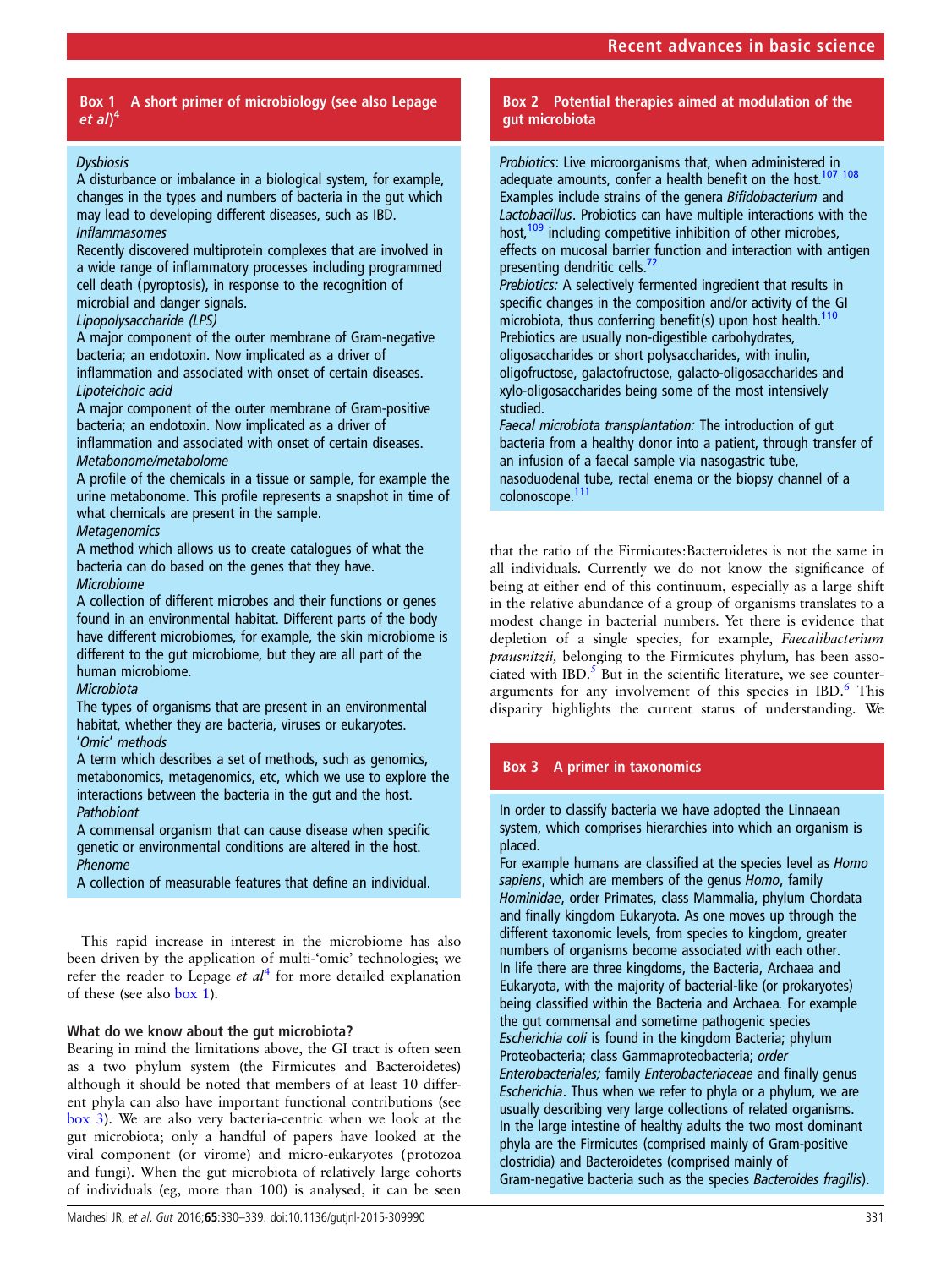know that the gut microbiota is essential to the proper function and development of the host but we are unsure which are keystone species and whether the microbiota's function is more important than any individual member of the community. But this is too simplistic a view. In several cases, strain differences within a species can be the difference between being a pathogen/pathobiont and being a probiotic: for example, Escherichia *coli* is associated with IBD and colorectal cancer  $(CRC)^{7}$  $(CRC)^{7}$  $(CRC)^{7}$ <sup>8</sup> yet an E. coli strain is used as a probiotic.

In fact, five phyla represent the majority of bacteria that comprise the gut microbiota. There are approximately 160 species in the large intestine of any individual<sup>[9](#page-8-0)</sup> and very few of these are shared between unrelated individuals. In contrast, the functions contributed by these species appear to be found in everybody's GI tract, an observation that leads us to conclude that function is more important than the identity of the species providing it. Yet differences in the gut microbiota may matter because these may result in differences in the effectiveness of a function. For example, while the ability to synthesise short chain fatty acids  $(SCFAs)$  is found in all humans,<sup>10</sup> their amounts can vary.

#### DIETARY MODULATION OF THE GUT MICROBIOTA Metabolic activities of the gut microbiota

Carbohydrate fermentation is a core activity of the human gut microbiota, driving the energy and carbon economy of the colon. Dominant and prevalent species of gut bacteria, including SCFA-producers, appear to play a critical role in initial degradation of complex plant-derived polysaccharides, $11$  collaborating with species specialised in oligosaccharide fermentation (eg, bifidobacteria), to liberate SCFAs and gases which are also used as carbon and energy sources by other more specialised bacteria (eg, reductive acetogens, sulfate-reducing bacteria and methano-gens).<sup>[12](#page-8-0)</sup> Efficient conversion of complex indigestible dietary carbohydrates into SCFA serves microbial cross-feeding communities and the host, with 10% of our daily energy requirements coming from colonic fermentation. Butyrate and propionate can regulate intestinal physiology and immune function, while acetate acts as a substrate for lipogenesis and gluconeogenesis.<sup>13</sup> Recently, key roles for these metabolites have been identified in regulating immune function in the periphery, directing appropriate immune response, oral tolerance and resolution of inflammation, and also for regulating the inflammatory output of adipose tissue, a major inflammatory organ in obesity. $14$  In the colon, the majority of this carbohydrate fermentation occurs in the proximal colon, at least for people following a Western style diet. As carbohydrate becomes depleted as digesta moves distally, the gut microbiota switches to other substrates, notably protein or amino acids. Fermentation of amino acids, besides liberating beneficial SCFAs, produces a range of potentially harmful compounds. Some of these may play a role in gut diseases such as colon cancer or IBD. Studies in animal models and in vitro show that compounds like ammonia, phenols, p-cresol, certain amines and hydrogen sulfide, play important roles in the initiation or progression of a leaky gut, inflammation, DNA damage and cancer progression.<sup>[15](#page-8-0)</sup> On the contrary, dietary fibre or intake of plant-based foods appears to inhibit this, highlighting the importance of maintaining gut microbiome carbohydrate fermentation.<sup>[16](#page-8-0)</sup> Recognition of carbohydrate fermentation as a core activity of the gut microbiota provides the scientific basis for rational design of functional foods aimed at improving gut health and also for impacting on microbiota activities linked to systemic host physiology through newly recognised interkingdom axes of communication such as the gut:liver axis, the gut: brain axis and the gut:brain:skin axis.<sup>1</sup>

#### Three 'P's' for gut health: probiotics, prebiotics and polyphenols

A number of dietary strategies are available for modulating either the composition or metabolic/immunological activity of the human gut microbiota: probiotics, prebiotics and polyphenols are among the most well established.[18](#page-8-0)

There are many examples of positive results with different probiotic strains against a range of disease states in animal models, however the human data are equivocal. This may partly be due to poor study design and poor choice of strain. However, there is also a persistent lack of understanding as to the very nature of probiotics, which cannot be considered a 'class' of bioactives, amenable to traditional efficacy assessments such as the meta-analysis (unless restricted to one strain), since they are all unique living organisms and their health-promoting traits are strain-specific. Rarely have probiotic strains been selected with specific mechanisms of effect in mind; this has led to conflicting observations and damaged the reputation of this area of science. A few exceptions do exist, most notably the work of Jones et al who selected a bile salt-hydrolysing Lactobacillus reuteri strain, to study its ability to reduce cholesterol levels in hypercholesterolaemic individuals. In two well powered, randomised, placebo-controlled and double-blinded studies, they demonstrated that ingestion of this strain significantly lowered total and low density lipoprotein (LDL)-cholesterol. Moreover, they suggested an underlying novel mechanism linked to reduced fat absorption from the intestine[19](#page-8-0) via the nuclear receptor farnesoid X receptor  $(FXR).^{20}$ 

Prebiotics represent a specific type of dietary fibre that when fermented, mediate measurable changes within the gut microbiota composition, usually an increase in the relative abundance of bacteria thought of as beneficial, such as bifidobacteria or certain butyrate producers. As with probiotics, despite convincing and reproducible results from animal studies showing efficacy in prevention or treatment of many diseases (eg, IBD, IBS, colon cancer, obesity, type 2 diabetes (T2D) and cardiovascular disease), the data in humans remain ambiguous. Fewer well powered or well designed clinical studies have been conducted with prebiotics compared with probiotics, and there may be an issue with prebiotic dose. Human studies rarely, if ever, employ prebiotics. A prebiotic is shown to be efficacious in animal studies: typically 10% w/w of the diet, which in humans equates to about 50 g per day.<sup>[18](#page-8-0)</sup> However, as we learn more about the ecology of the gut microbiota, it is becoming clear that the prebiotic concept has tapped into the underlying fabric of the gut microbiota as a primarily saccharolytic and fermentative microbes community evolved to work in partnership with its host's digestive system to derive energy and carbon from complex plant polysaccharides which would otherwise be lost in faeces.

Polyphenols are a diverse class of plant secondary metabolites, often associated with the colour, taste and defence mechanisms of fruit and vegetables. They have long been studied as the most likely class of compounds present in whole plant foods capable of affecting physiological processes that protect against chronic diet-associated diseases. The gut microbiota plays a critical role in transforming dietary polyphenols into absorbable biologically active species, acting on the estimated 95% of dietary polyphenols which reach the colon.[21](#page-8-0) Recent studies show that dietary intervention with polyphenol extracts, most notably dealcoholised red wine polyphenol extract and cocoa-derived flavanols, modulate the human gut microbiota towards a more 'healthpromoting profile' by increasing the relative abundance of bifidobacteria and lactobacilli. These data again raise the possibility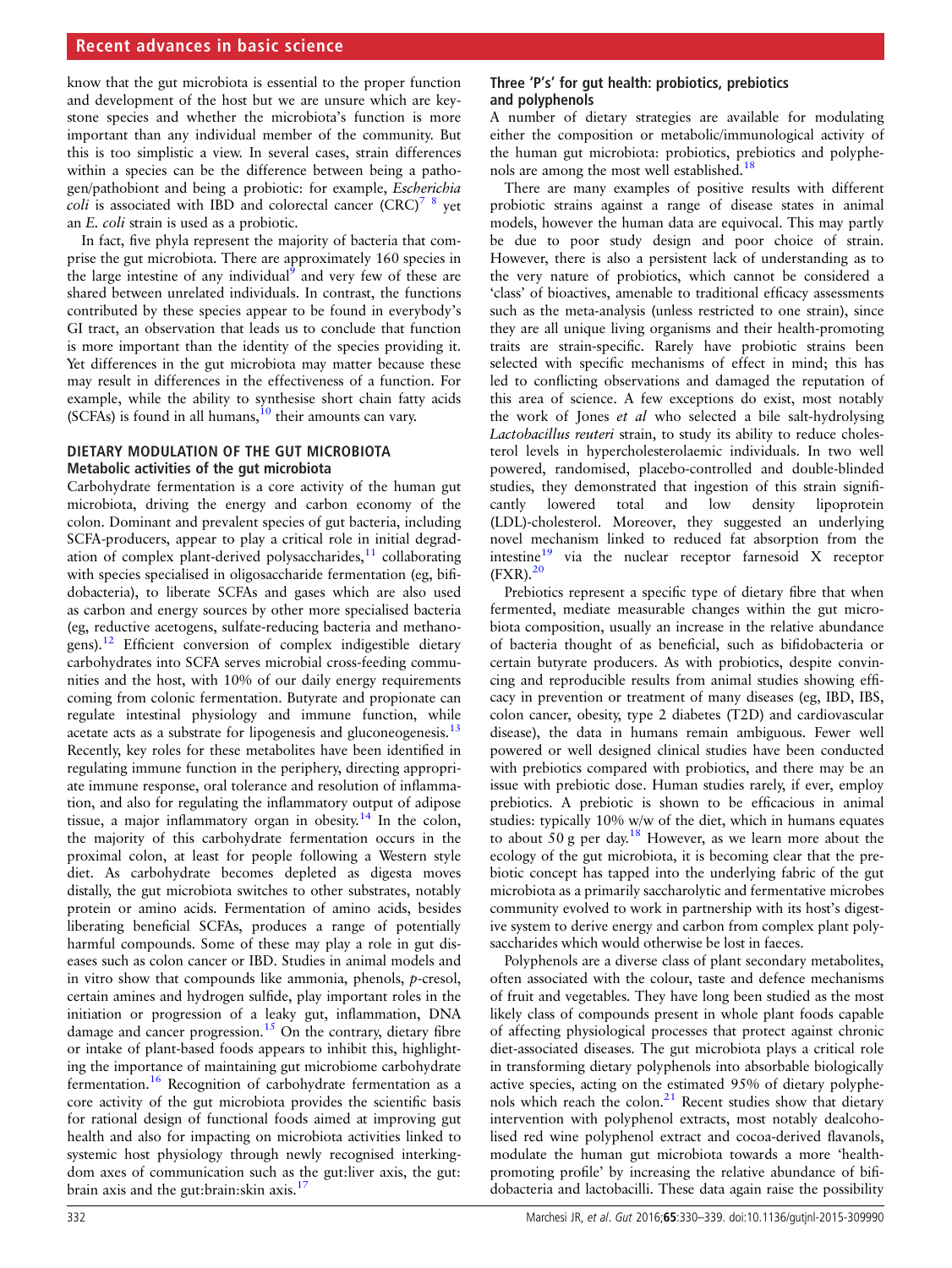that certain functional foods tap into the underlying ecological processes regulating gut microbiome community structure and function, contributing to the health of the gut microbiota and its host. $^{22}$  $^{22}$  $^{22}$ 

## OBESITY-RELATED DISEASES AND THE GUT MICROBIOTA

Starting around 2004, the hallmark studies of Gordon et al demonstrated a potential relationship between the gut microbiome and development of an obese phenotype. An increase in relative abundance of Firmicutes and a proportional decrease in Bacteroidetes were associated with the microbiota of obese mice, $^{23}$  which was confirmed in a human dietary intervention study demonstrating that weight loss of obese individuals (body mass index, BMI>30) was accompanied by an increase in the relative abundance of Bacteroidetes.<sup>[24](#page-8-0)</sup> Nevertheless, based on most human studies, the obesity-associated decrease in the ratio of Bacteroidetes to Firmicutes (B:F) remains controversial.<sup>24</sup> <sup>25</sup> This is likely due to heterogeneity among human subjects with respect to genotype and lifestyle. Recent studies have identified diet, especially fat, as a strong modulator of the microbiota, particularly in inbred and age-standardised laboratory animals. The sources of variation in the microbiota are mainly limited to the experimental diets used, and there is growing evidence that the high fat intake rather than obesity per se had a direct effect on the microbiota and linked clinical parameters.<sup>[26](#page-8-0)</sup> However, in humans the microbiome is exposed to fundamentally different 'environmental' factors in obese and lean individuals that go beyond BMI alone, including diet<sup>[26](#page-8-0)</sup> and host hormonal factors.[27](#page-8-0) In addition, the aetiology of obesity and its metabolic complications, including low grade inflammation, hyperlipidaemia, hypertension, glucose intolerance and diabetes, reflect the complex interactions of these multiple genetic, behavioural and environmental factors. $28$  Lastly, the accuracy of BMI as an indicator for obesity is limited; 25% of obese people could in fact be regarded as metabolically 'healthy' (ie, with normal lipid and glucose metabolism). $^{29}$  $^{29}$  $^{29}$  Therefore, linking GI tract microbial composition directly and exclusively to obesity in humans will remain challenging due to the various confounding factors within the heterogeneous population.

This complexity has led to a shift from treating obesity as a single phenotype, to attempts at correlating microbial signatures to distinct or multiple features associated with (the development of) metabolic syndromes such as T2D. Recently, two (meta) genome-wide association studies were performed, with 345 Chinese individuals $30$  and 145 European women. In both studies, de novo generated metagenomic species-level gene clusters were employed as discriminant markers which, via mathematical modelling, could better differentiate between patients and controls with higher specificity than a similar analysis based on either human genome variation or other known risk factors such as BMI and waist circumference. At the functional level, membrane transporters and genes related to oxidative stress were enriched in the microbiota of patients, $31$  while butyrate biosynthesis was decreased.<sup>[30](#page-8-0)</sup> Although both studies observed high similarities in microbial gene-encoded functions, the most discriminant metagenomic species-level gene clusters differed between the cohorts (Akkermansia did not contribute to the classification in the European cohort whereas Lactobacillus showed no contribution in the Chinese study population), indicating that diagnostic biomarkers could be specific to the population studied.

In another metagenomic study, a bimodal distribution of microbial gene richness in obese individuals was observed, stratifying individuals as High Gene Count or Low Gene Count

(HGC and LGC).<sup>[32](#page-8-0)</sup> HGC individuals were characterised by higher prevalence of presumed anti-inflammatory species such as F. prausnitzii, and an increased production potential of organic acids (including butyrate). In contrast, LGC individuals showed higher relative abundance of potentially proinflammatory Bacteroides spp and genes involved in oxidative stress response. Remarkably, only biochemical obesity-associated variables, such as insulin resistance, significantly correlated with gene count while weight and BMI did not, underscoring the inadequacy of BMI as an indicator for 'Obesity and its Associated Metabolic Disorders' (OAMD).<sup>[33](#page-8-0)</sup> An accompanying paper demonstrated that a diet-induced weight-loss intervention significantly increased gene richness in the LGC individuals which was associated with improved metabolic status.<sup>[34](#page-8-0)</sup> Although gene richness was not fully restored, these findings support the reported link between long-term dietary habits and the structure of the gut microbiota.<sup>[31](#page-8-0)</sup> It also suggests permanent adjustment of the microbiota may be achieved through diet.

Most studies involving the microbiome have been solely correlative but recently a causal relationship was established between host glucose homoeostasis and gut microbial composition. FMT from lean donors to individuals with metabolic syn-drome significantly increased their insulin sensitivity.<sup>[33](#page-8-0)</sup> The transplant produced an increase in faecal butyrate concentrations, microbial diversity and the relative abundance of bacteria related to the butyrate-producing Roseburia intestinalis.

Together, these studies produce a body of evidence that the microbiome plays a role in host energy homoeostasis and the establishment and development of OAMD, although the exact mechanisms remain obscure. Previous contradictory findings might be attributed to miscellaneous approaches, $35$  and also heterogeneity in genotype, lifestyle and diet of humans combined with the complex aetiology of OAMD. Nonetheless, a clearer picture is emerging. The gut of individuals with OAMD is believed to harbour an inflammation-associated microbiome, with a lower potential for butyrate production and reduced bacterial diversity and/or gene richness. Although the main cause of OAMD is excess caloric intake compared with expenditure, differences in gut microbial ecology might be an important mediator and a new therapeutic target or a biomarker to predict metabolic dysfunction/obesity in later life.

## LIVER DISEASE AND THE GUT MICROBIOTA

The liver receives 70% of its blood supply from the intestine via the portal vein, thus it is continually exposed to gut-derived factors including bacterial components, endotoxins (lipopolysaccharide, flagellin and lipoteichoic acid) and peptidoglycans. Multiple hepatic cells, including Kupffer cells, sinusoidal cells, biliary epithelial cells and hepatocytes, express innate immune receptors known as pathogen-recognition-receptors that respond to the constant influx of these microbial-derived products from the gut.<sup>[36](#page-8-0)</sup> It is now recognised that the gut microbiota and chronic liver diseases are closely linked. Characterising the nature of gut dysbiosis, the integrity of the gut barrier and mechanisms of hepatic immune response to gut-derived factors is potentially relevant to development of new therapies to treat chronic liver diseases. $37$  Furthermore the field of bile acid signalling has thrown open the concept of the gut:liver axis as being active and highly regulated.<sup>[38](#page-8-0)</sup>

## Non-alcoholic fatty liver disease

The pathophysiology of NAFLD is multifactorial with strong genetic and environmental contributions. Recent evidence demonstrates that gut microbiota dysbiosis can result in the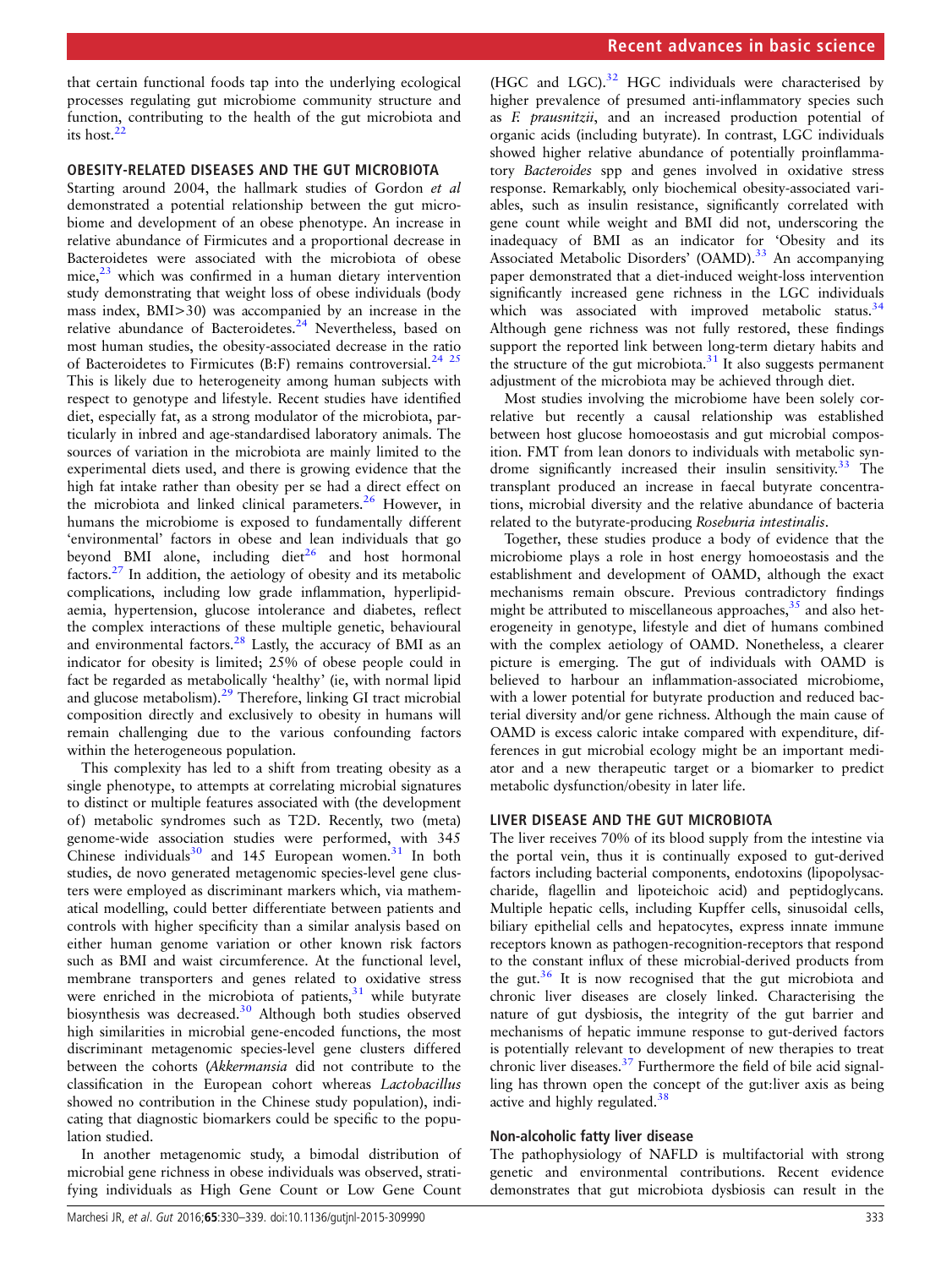development of obesity-related non-alcoholic fatty liver disease (NAFLD), and patients with NAFLD have small intestinal bac-terial overgrowth and increased intestinal permeability.<sup>[39](#page-8-0)</sup> In the 1980s, development of non-alcoholic steatohepatitis (NASH) and small intestinal bacterial overgrowth was observed in humans after intestinal bypass and, interestingly, regression of hepatic steatosis after metronidazole treatment, suggesting a possible role for the gut bacteria in NAFLD. $40$  Disruption of the murine inflammasomes (see [box 1](#page-1-0)) is associated with an increase in Bacteroidetes and reduction in Firmicutes and results in severe hepatic steatosis and inflammation.<sup>[41](#page-8-0)</sup> Faecal microbiota analysis of patients with NAFLD and NASH has produced variable results due to significant variation of patient demographics, severity of liver disease and methodology. A lower proportion of Ruminococcaceae was noted in patients with NASH com-pared with healthy subjects<sup>[42](#page-8-0)</sup> and a study which characterised gut microbiota of children with NASH, obesity and healthy controls showed that patients with NASH had a higher proportion of *Escherichia* compared with other groups.<sup>[43](#page-8-0)</sup> Patients with NAFLD also have increased gut permeability suggesting that translocation of bacteria or microbe derived products into the portal circulation contributes to the pathogenesis.<sup>[39](#page-8-0)</sup>

## Alcoholic liver disease

Since not all alcoholics develop liver injury, it appears that chronic alcohol abuse is necessary but not sufficient to cause liver dysfunction. Numerous animal model and human observational studies indicate that gut bacterial products like endotoxin may mediate inflammation and function as cofactors for the development of alcohol-related liver injury.<sup>[44](#page-8-0)</sup> Serum endotoxin levels are elevated in humans and rats with alcoholic liver disease, and monocytes from alcoholics are primed to produce cytokines after endotoxin exposure. Alcohol causes intestinal bacterial overgrowth in humans and bacterial numbers were significantly higher in jejunal aspirates from patients with chronic alcohol abuse compared with controls, with similar findings in patients with alcohol-induced cirrhosis.<sup>[45](#page-8-0)</sup> The degree of overgrowth correlates with the severity of cirrhosis. Tsukamoto-French model mice fed intragastrically with alcohol for 3 weeks showed increased relative abundance of Bacteroidetes and Akkermansia spp and a reduction in Lactobacillus, Leuconostoc, Lactococcus and Pediococcus while control mice showed a relative predominance of Firmicutes.<sup>46</sup> Patients with alcoholic liver disease also show increased gut permeability, allowing translocation of bacteria and bacterial products to the liver.<sup>4</sup>

## Autoimmune liver diseases

These consist of primary sclerosing cholangitis (PSC), primary biliary cirrhosis (PBC) and autoimmune hepatitis and represent at least 5% of all chronic liver diseases. They are presumed autoimmune conditions but the expectation is that the gut microbiota is relevant to pathogenesis, particularly because (A) PSC is associated with IBD and aberrant lymphocyte tracking, and (B) significant gut:liver axes exist through bile acid signalling. Patients with PSC develop a distinct form of IBD thus understanding the relationship between PSC and IBD is essential in uncovering the pathogenesis of PSC, which remains largely undetermined. However, it is likely that in genetically susceptible individuals, intestinal bacteria could trigger an abnormal or inadequate immune response that eventually leads to liver damage and fibrosis. Recently it was shown that patients with PSC have distinct gut microbiota. Analysis of colon biopsy microbiota revealed that patients with PSC-IBD and IBD

showed reduced abundance of Prevotella and Roseburia (a butyrate-producer) compared with controls.<sup>48</sup> <sup>49</sup> Patients with PSC-IBD had a near-absence of Bacteroides compared with patients with IBD and control patients, and significant increases in Escherichia, Lachnospiraceae and Megasphaera. Randomised controllled trials (RCTs) investigating antibiotic therapy in PSC have shown these to be superior in improving biochemical surrogate markers and histological parameters of disease activity compared with ursodeoxycholic acid alone.<sup>[50](#page-8-0)</sup> In a recent prospective paediatric case series, oral vancomycin was shown to normalise or significantly improve liver function tests.<sup>[51](#page-8-0)</sup> There is evidence that mucosal integrity is compromised in patients with PSC, supporting the traditional leaky gut hypothesis of microbe-derived products translocating to the liver and biliary system to trigger an inflammatory reaction.<sup>[52](#page-8-0)</sup> It was also demonstrated that tight junctions of hepatocytes were impaired in patients with PSC and infusion of non-pathogenic E. coli into portal circulation caused portal fibrosis in animal models.<sup>[53](#page-8-0)</sup> These findings collectively suggest that bacterial antigens translocate across a leaky and possibly inflamed gut wall into the portal and biliary system to induce an abnormal immune response and contribute to PSC pathogenesis.

PBC is a chronic cholestatic liver disease with an uncertain aetiology. It is generally believed to be an autoimmune disease triggered by environmental factors in individuals with genetic susceptibility. As yet, there have been no studies directly characterising the gut microbiota in patients but molecular mimicry has been suggested as a proposed mechanism for the development of autoimmunity in PBC, with serum antibodies of patients cross-reacting with conserved bacterial pyruvate dehydrogenase complex component E2 (PDC-E2) homologues of E. coli, Novosphingobium aromaticivorans, Mycobacterium and Lactobacillus species. Hence it has been speculated that these bacteria (of possible GI origin) may initiate molecular mimicry and development of PBC in genetically susceptible hosts. $5\frac{5}{3}$ 

#### Modulation of the microbiota as a therapy in liver disease

Probiotics have shown promise in ameliorating liver injury by reducing bacterial translocation and hepatic inflammation. $55$ A recent meta-analysis concluded that probiotics can reduce liver aminotransferases, total cholesterol, tumour necrosis factor  $\alpha$  and improve insulin resistance in patients with NAFLD.<sup>[56](#page-8-0)</sup> A recent study in patients with cirrhosis with ascites showed that the probiotic VSL#3 significantly reduced portal hypertension.[57](#page-8-0) A further study evaluated the role of FMT in modulating liver disease by transferring the NAFLD phenotype from mice with liver steatosis to germ-free mice.<sup>[58](#page-8-0)</sup> There remains a need for detailed descriptive and interventional studies focused on bacterial diversity and mechanisms linking gut dysbiosis with inflammatory, metabolic and autoimmune/biliary liver injury.

#### IBD AND THE GUT MICROBIOTA

Early studies implicating bacteria in IBD pathogenesis focused on identifying a potential culprit that could initiate the inflammatory cascade typical of IBD. Many organisms have been proposed: Mycobacterium avium subsp paratuberculosis and a number of Proteobacteria including enterohepatic Helicobacter, non-jejuni/coli Campylobacter and adherent and invasive E. coli. The focus has recently shifted with the realisation that the gut microbiota as a whole is altered in IBD. The concept of an altered gut microbiota or dysbiosis is possibly the most significant development in IBD research in the past decade. A definitive change of the normal gut microbiota with a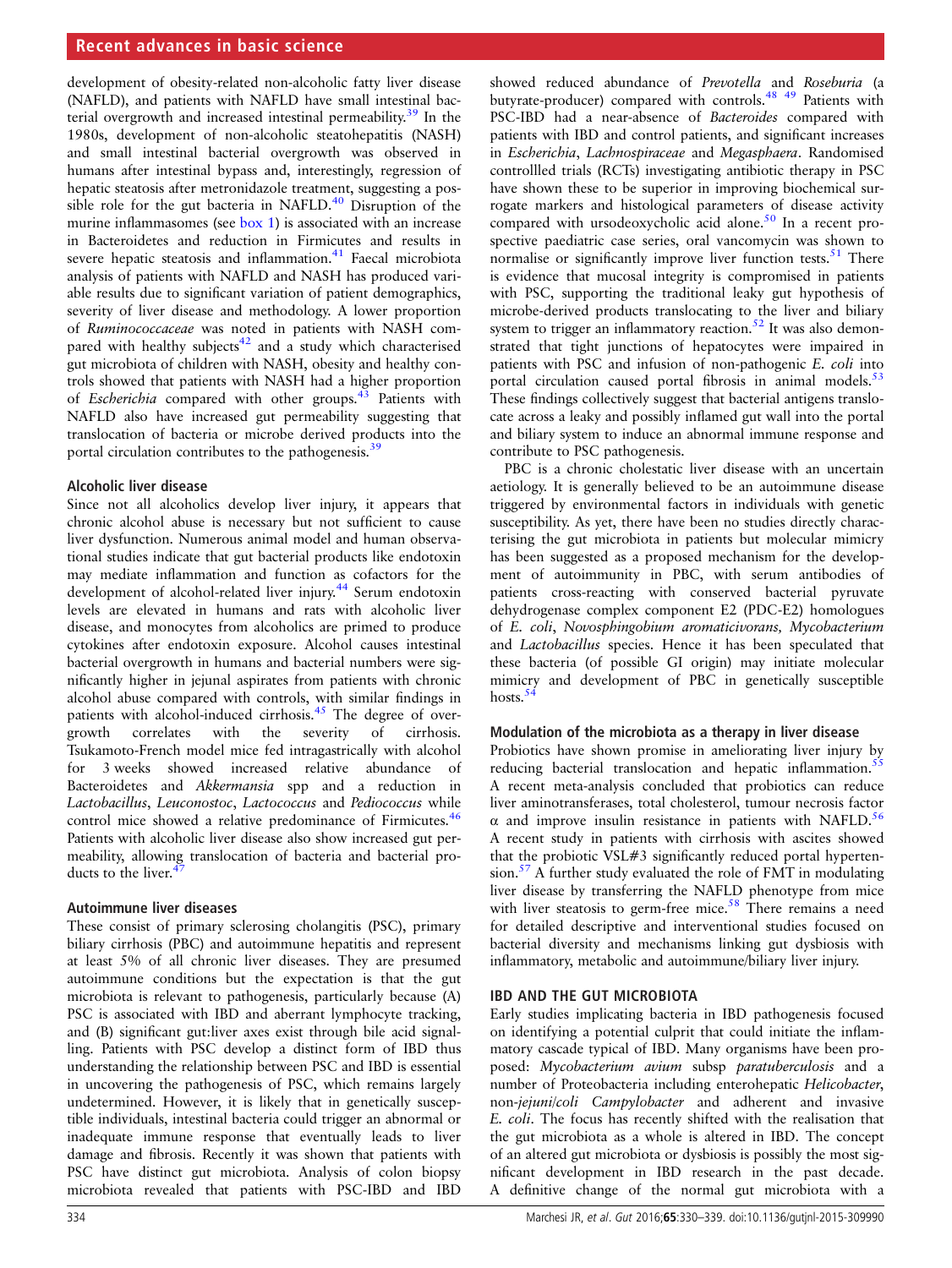breakdown of host-microbial mutualism is probably the defining event in IBD development.<sup>[59](#page-8-0)</sup>

Changes in the gut microbiota have been repeatedly reported in patients with IBD, with certain changes clearly linked to either Crohn's disease (CD) or UC: the most consistent change is a reduction in Firmicutes. $60$  This has been balanced by reports of increased levels of Bacteroidetes phylum members,  $61$ although a reduction in Bacteroidetes has also been reported.<sup>62</sup> There is a suggestion that there may be spatial reorganisation of the Bacteroides species in patients with IBD, with Bacteroides fragilis being responsible for a greater proportion of the bacter-ial mass in patients with IBD compared with controls.<sup>[63](#page-8-0)</sup>

Reduction in the Firmicutes species F. prausnitzii has been well documented in patients with CD, particularly those with ileal CD, although an increase in F. *prausnitzii* has been shown in a paediatric cohort, suggesting a more dynamic role for the species that merits further study.<sup>[64](#page-8-0)</sup> Other studies have also demonstrated a decrease in Firmicutes diversity, with fewer constituent species detected in patients with IBD compared with controls. $65$  Changes in the two dominant phyla, Firmicutes and Bacteroidetes, are coupled with an increase in abundance of members of the Proteobacteria phylum, which have been increasingly found to have a key role in IBD. $66$  Studies have shown a shift towards an increase in species belonging to this phylum, suggesting an aggressor role in the initiation of chronic inflammation in patients with IBD.<sup>[67](#page-8-0)</sup> More specifically, increased numbers of E. coli, including pathogenic variants, have been documented in ileal CD.<sup>[68](#page-8-0)</sup> The IBD metagenome contains 25% fewer genes than the healthy gut with metaproteomic studies showing a correlative decrease in proteins and functional path-ways.<sup>[69](#page-9-0)</sup> Specifically, ileal CD has been shown to be associated with alterations in bacterial carbohydrate metabolism and bacterial-host interactions, as well as human host-secreted enzymes.[69](#page-9-0) A detailed investigation of functional dysbiosis during IBD built on this by including inferred microbial gene content from 231 subjects and an additional 11 metagenomes.<sup>70</sup> This study identified enrichment in microbial pathways for oxidative stress tolerance, immune evasion and host metabolite uptake, with corresponding depletions in SCFA biosynthesis and typical gut carbohydrate metabolism and amino acid biosynthetic processes. Intriguingly, similar microbial metabolic shifts have been observed in other inflammatory conditions such as T2D,<sup>30</sup> suggesting a common core gut microbial response to chronic inflammation and immune activation. In addition, recent work suggests a role for viruses in IBD, with a significant expansion of Caudovirales bacteriophage in patients.<sup>7</sup>

## Modulation of the microbiota as a therapy in IBD

Several clinical trials have examined the approach of modulating the microbiota in patients with IBD, many of which predate the 'omics' era. Such trials provide a 'proof of concept' for the importance of the role of the gut microbiota in IBD, but marrying up individual approaches with the complex multifactorial nature of IBD remains a challenge, particularly in addressing the different phenotypes and genotypes of disease and the different 'phases' of the disease process: for example, prophylaxis, maintenance of remission, treatment of relapses.

#### Ulcerative colitis

In terms of probiotic research, one of the largest clinical trials in IBD was the use of E. coli Nissle 1917 in the setting of remission maintenance in UC. Patients (n=327) were assigned to a double-blind, double-dummy trial to receive either the probiotic or mesalazine.[72](#page-9-0) Both treatments were deemed equivalent with

regards to relapse. E. coli Nissle is now considered an effective alternative to 5-aminosalicylate for remission maintenance in UC.<sup>[73](#page-9-0)</sup> There are two published clinical trials of the multistrain probiotic VSL#3 in the setting of mild to moderate flares of UC.<sup>[74](#page-9-0)</sup> Both demonstrate that high doses improve disease activity scores but whether such improvements in scores are clinically meaningful for patients, particularly compared with other treatment options, remains to be clarified. An alternative approach is transplantation of the whole gut microbiota from a healthy donor: FMT. In IBD, a recent systematic review and meta-analysis has shown that of nine cohort studies, eight case studies and one randomised controlled trial, overall 45% (54/119) achieved clinical remission. When only cohort studies were analysed  $36\%$  achieved clinical remission.<sup>[75](#page-9-0)</sup> Since that meta-analysis, two randomised controlled trials in UC show discrepant results. One trial, in which two faecal transplants were given via the upper GI route, showed no difference in clinical or endoscopic remission between the faecal transplant group and the control group (given autologous stool).<sup>[76](#page-9-0)</sup> A second trial, in which patients with UC were randomised to weekly faecal enemas from healthy donors or placebo enemas for 6 weeks, demonstrated remission in a greater percentage of patients given FMT compared with the control group (given water enema).<sup>[77](#page-9-0)</sup> There are unanswered questions regarding mode of delivery, frequency of delivery and optimal donor/host characteristics.

## Crohn's disease

Antibiotics demonstrate efficacy in particular groups of patients with CD but some antibiotics may be detrimental, showing a complex interplay between host and microbiota. Patients who have had a resection for CD have a decreased rate of endoscopic and clinical recurrence when metronidazole or ornidazole are used as prophylactic therapies.<sup>[78](#page-9-0)</sup> Several studies have assessed the specific role of antimycobacterial therapies in CD treatment but overall results are disappointing. There is no clinically relevant evidence base for the use of probiotics in CD and in terms of prebiotics, although an open label trial of fructo-oligosaccharide in CD showed promise, $79$  and a subsequent randomised placebo-controlled trial of fructo-oligosaccharide did not support any clinical benefit.<sup>[80](#page-9-0)</sup>

## **Pouchitis**

Restorative proctocolectomy with ileal-pouch anal anastomosis is the operation of choice for patients with UC requiring surgery. Pouchitis has an incidence of up to 50% of patients although it is a significant clinical problem for only about 10%. Antibiotics are used as primary therapy; if single antibiotics fail, dual antibiotics used for longer periods of time or antibiotics tailored to the microbiota in an individual patient can be used. VSL#3 reduced the risk of disease onset and main-tained an antibiotic-induced disease remission in pouchitis.<sup>[81](#page-9-0)</sup> A meta-analysis has shown that VSL#3 significantly reduced the clinical relapse rates for maintaining remission in patients with pouchitis.<sup>[82](#page-9-0)</sup>

#### CRC AND THE GUT MICROBIOTA

Many microbiome studies have focused on colitis-associated cancers<sup>83</sup> or rodent preclinical models.<sup>84</sup> Despite this, there is increasing evidence that the colonic microbiota plays an import-ant role in the cause of sporadic CRC.<sup>[85](#page-9-0)</sup> Reduced temporal stability and increased diversity has been shown for the faecal microbiota of subjects with established CRC and polyposis,<sup>[86](#page-9-0)</sup> and now metagenomic and metatranscriptomic studies have identified an individualised oncogenic microbiome and specific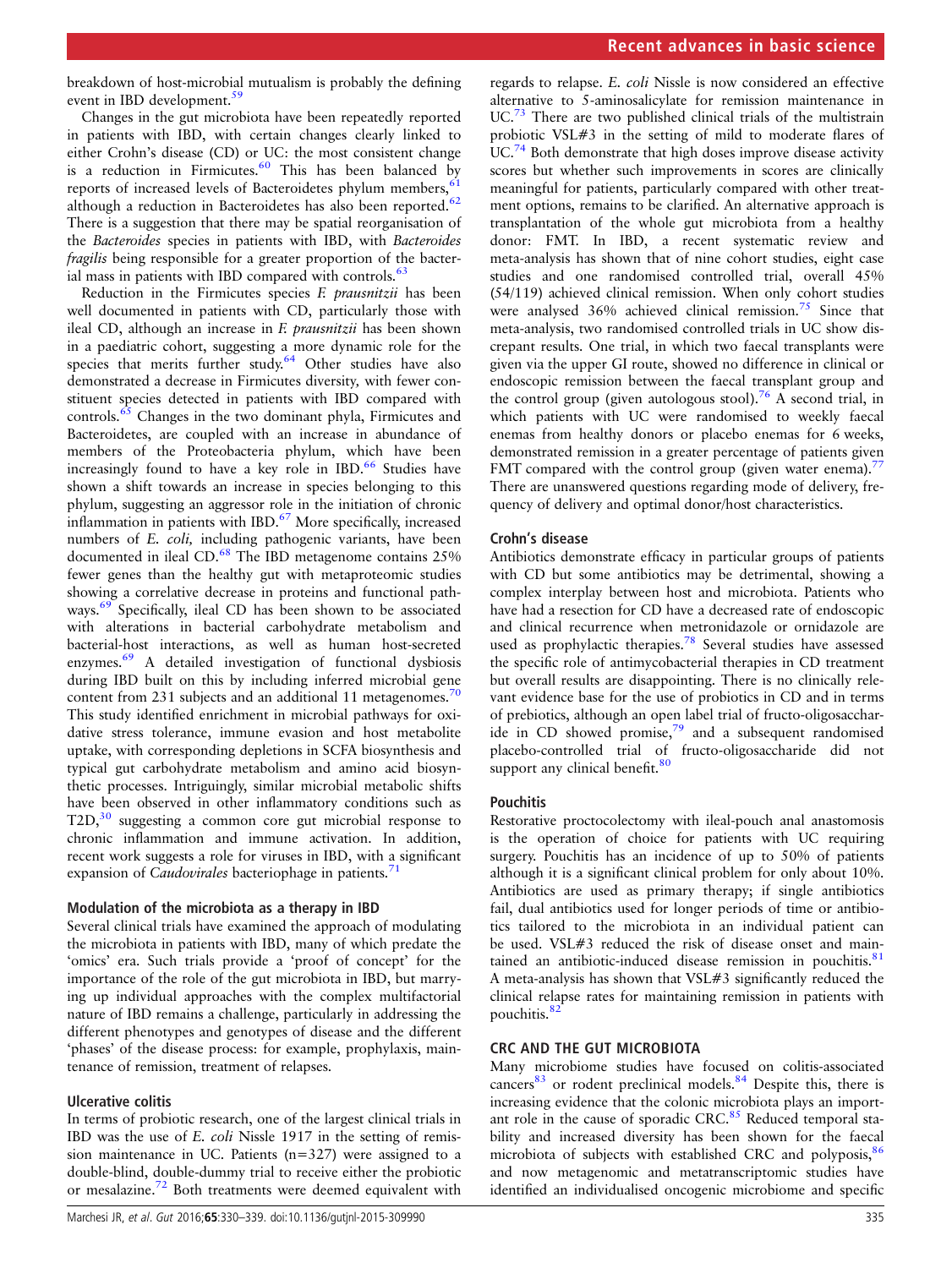bacterial species that selectively colonise the on-tumour and offtumour sites.<sup>8</sup>

Several competing theories of the microbial regulation of CRC have emerged (figure 1) to explain these observations. The keystone-pathogen hypothesis<sup>[88](#page-9-0)</sup> and the α-bug hypothesis both state that certain, low abundance microbiota members (such as enterotoxigenic B. fragilis) possess unique virulence traits, which are pro-oncogenic and remodel the microbiome and in turn promote mucosal immune responses and colonic epithelial cell changes.<sup>89</sup> Tjalsma et  $al^{90}$  $al^{90}$  $al^{90}$  have also proposed the 'driverpassenger' model for CRC: a first hit by indigenous intestinal bacteria ('bacterial drivers'), which drive the DNA damage that contributes to CRC initiation. Second, tumorigenesis induces intestinal niche alterations that favour the proliferation of opportunistic bacteria ('bacterial passengers'). For example, CRCs have an increased enrichment of opportunistic pathogens and polymicrobial Gram-negative anaerobic bacteria<sup>[91](#page-9-0)</sup> but it is not yet clear whether these opportunistic pathogens merely benefit from the CRC microenvironment or influence disease progression. However, colonic polyps demonstrate higher bacterial diversity and richness when compared with control patients, with higher abundance of mucosal Proteobacteria and lower abundance of Bacteroidetes.<sup>[92](#page-9-0)</sup> This may in part be explained by the mucosal defensive strategies designed to manage the commensal microbiota. For example, α-defensin expression is significantly increased in adenomas resulting in an increased antibacterial activity compared with normal mucosa.<sup>[93](#page-9-0)</sup>

At present, human studies have involved small patient numbers, with evidence of sampling heterogeneity, limited tumour phenotyping and oncological data. Despite this, a small number of specific pathobionts have now been linked with aden-omas and CRC including Streptococcus gallolyticus,<sup>[94](#page-9-0)</sup> Enterococcus faecalis<sup>[95](#page-9-0)</sup> and B. fragilis.<sup>[84](#page-9-0)</sup> E. coli is also overexpressed on CRC mucosa; it expresses genes that confer properties relevant to oncological transformation including M cell translocation, angiogenesis and genotoxicity.<sup>[96](#page-9-0)</sup> Enrichment of Fusobacterium nucleatum has also been identified in adenoma versus adjacent normal tissue and is more abundant in stools from CRC and adenoma cases than in healthy controls. F. nucleatum's fadA, a unique adhesin, allows it to adhere to and invade human epithelial cells, eliciting an inflammatory response<sup>[97](#page-9-0)</sup> and stimulating cell proliferation.<sup>98</sup> Novel mechanisms from previously unassociated bacteria are also being described to explain how bacterial proteins target proliferating stem-progenitor cells. For example, AvrA, a pathogenic product of Salmonella, has been shown to activate β-catenin signals and enhance colonic tumorigenesis.<sup>[99](#page-9-0)</sup>

Work has also focused on the metabolic function of the gut microbiome and dietary microbiome interactions in the aetiology of CRC. It is likely that the metabolism of fibre is critical to this. Metagenomic analyses have consistently identified a reduction of butyrate-producers in patients with  $CRC$ ,<sup>[100](#page-9-0)</sup> a finding replicated in animals.[101](#page-9-0) The microbiome also plays an important role in the metabolism of sulfate, through



Figure 1 Proposed mechanisms of the gut microbiome in colon cancer aetiology.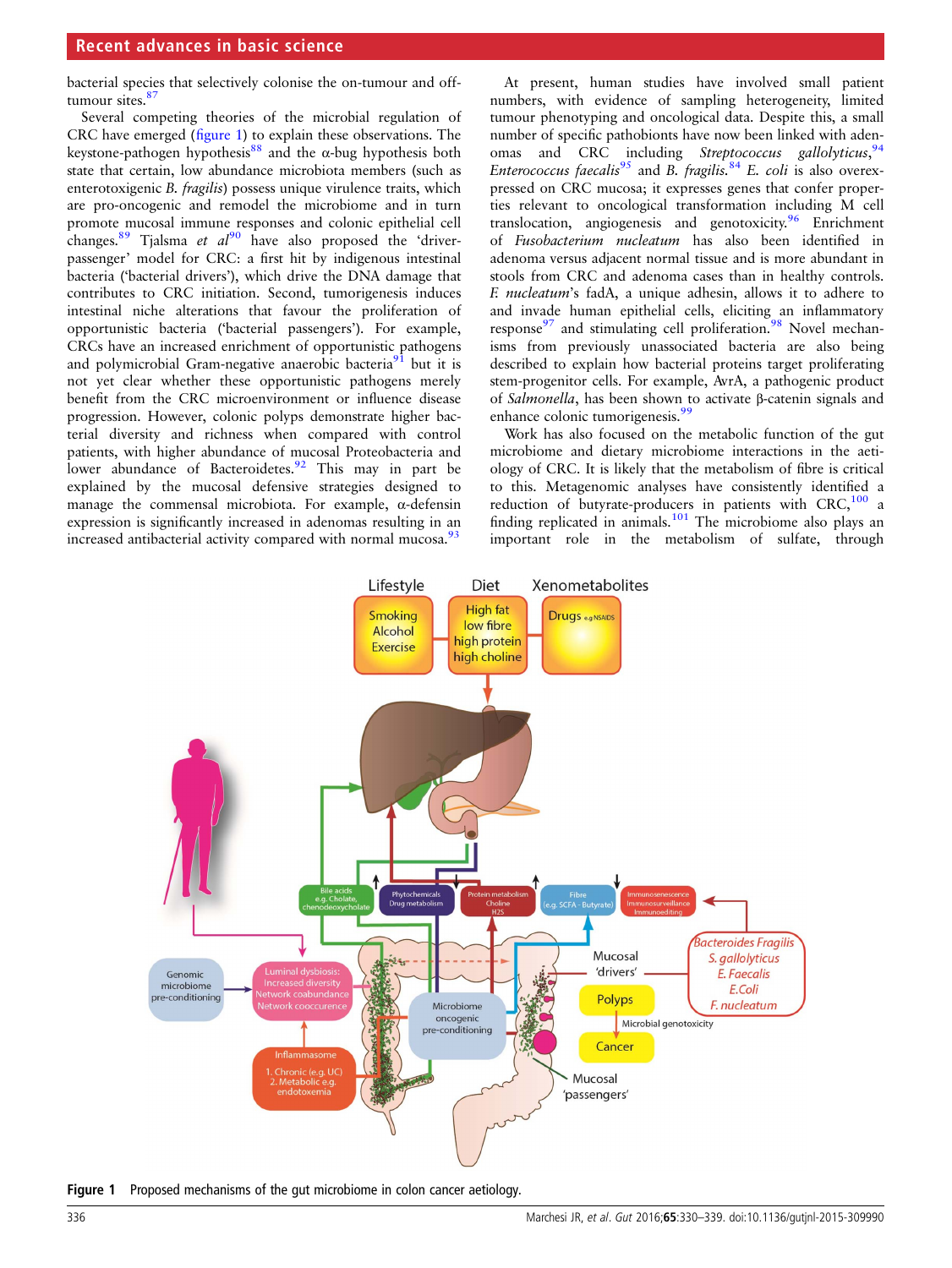<span id="page-7-0"></span>assimilatory sulfate-reduction to produce cysteine and methionine, and dissimilatory sulfate-reduction to produce hydrogen sulfide  $(H_2S)$ .  $H_2S$  is likely to contribute to CRC development, as colonic detoxification of  $H_2S$  is also reduced in patients with CRC; it also induces colonic mucosal hyperproliferation.<sup>102</sup> There is also evidence that differences in host genotype, which affect the carbohydrate landscape of the distal gut, interact with diet to alter the composition and function of resident microbes in a diet-dependent manner.<sup>[103](#page-9-0)</sup> Therefore it is possible that patients genetically predisposed to CRC have a modified metabolically active microbiome, which is determined by their genes and by their family environment and dietary habits. There is other evidence from global studies of cancer risk, that the microbiome is important in cancer risk.

African Americans possess a colon dominated by Bacteroides, while in Africans Prevotella are more abundant.<sup>[104](#page-9-0)</sup> African Americans, who are at high risk of CRC, may have evolved a CRC-microbiota moulded by dietary habits and environmental exposures. Critically, mucosal Ki67 expression (a biomarker for cancer risk) may decrease or increase within 2 weeks of either a high fibre (>50 g/day) dietary intervention in African Americans or a high fat, high protein low fibre Westernised diet in African subjects. This short-term intervention leads to reciprocal changes in luminal microbiome co-occurrence network structures that overwhelm interindividual differences in microbial gene expression. Specifically, an animal-based diet increases the abundance of bile-tolerant microorganisms (Alistipes, Bilophila and Bacteroides) and decreases the levels of Firmicutes that metabolise dietary plant polysaccharides (Roseburia, Eubacterium rectale and Ruminococcus bromii).<sup>105</sup><sup>106</sup>

#### CONCLUSIONS

In the past decade, interest in the human microbiome has increased considerably. A significant driver has been the realisation that the commensal microorganisms that comprise the human microbiota are not simply passengers in the host, but

|                       |  |  |  | <b>Table 1</b> Key insights into the influence of the gut microbiota on |
|-----------------------|--|--|--|-------------------------------------------------------------------------|
| GI and liver diseases |  |  |  |                                                                         |

| <b>Focus</b>          | <b>Insights</b>                                                                                                                                                                                                                                                                                                                                                                                                                                                                           |  |  |  |  |
|-----------------------|-------------------------------------------------------------------------------------------------------------------------------------------------------------------------------------------------------------------------------------------------------------------------------------------------------------------------------------------------------------------------------------------------------------------------------------------------------------------------------------------|--|--|--|--|
| The gut<br>microbiota | The gut microbiota is host-specific and variable<br>Loss of diversity has a negative impact on health; conservation<br>ь<br>of key microbial functions is even more important                                                                                                                                                                                                                                                                                                             |  |  |  |  |
| Dietary<br>modulation | Indigestible carbohydrates are the 'food' of the gut microbiota<br>▶<br>Probiotics, prebiotics and polyphenols can promote gut health<br>ь<br>via the microbiota                                                                                                                                                                                                                                                                                                                          |  |  |  |  |
| <b>Obesity</b>        | The gut microbiome is an environmental factor in obesity<br>×.<br>Unknown functions in the microbiome can be transferred and<br>ь<br>recapitulate or treat obesity and its associated metabolic<br>disorders                                                                                                                                                                                                                                                                              |  |  |  |  |
| Liver<br>disease      | Bacterial dysbiosis can drive hepatitis<br>ь<br>Bacterial products can cause inflammation in the liver<br>ы                                                                                                                                                                                                                                                                                                                                                                               |  |  |  |  |
| <b>IBD</b>            | Alterations of the microbiota lie at the core of IBD<br>ь<br>pathogenesis; these may be driven by host genetics and/or<br>environmental factors<br>Targeting the microbiota remains an attractive option to<br>ь<br>treating the disease cause                                                                                                                                                                                                                                            |  |  |  |  |
| Colorectal<br>cancer  | Pathobionts such as <i>Fusobacterium nucleatum</i> are<br>ы<br>overexpressed in adenomas and cancers of the colon.<br>'High-risk' (high fat, high protein) diets modulate this risk<br>▶<br>through gut microbiome co-metabolic processes.<br>The gut microbiota may drive the first DNA damage either via<br>ь<br>specific proteins or metabolites<br>Diet can play a large role in shaping the composition of the<br>ь<br>microbiota and it thus affects risk of developing the disease |  |  |  |  |

may actually drive certain host functions as well. In sterile rodents, we see the dramatic impact that removing the microbiota has on nearly all aspects of the host's ability to function normally. This review highlights some key disease areas in which the microbiota and its microbiome are thought to have not just an association, but also a key modulatory role (table 1). By better understanding the mechanisms and contribution the microbiota make to these diseases, we hope to develop novel therapeutics and strategies to modulate the microbiota to treat or prevent disease. Additionally, in some instances it may be possible to use the microbiome to detect gut-related diseases before conventional diagnostics can. In the future we hope to use this information to stratify patients more accurately and for more efficient treatment. A body of evidence also points to the gut microbiota being an environmental factor in drug metabolism, for example, inactivation of the cardiac drug digoxin by Eggerthella lenta in the gut. Thus, if we are to realise the vision of a personalised healthcare revolution, we must explore how the microbiome fits with this notion.

#### Author affiliations <sup>1</sup>

<sup>1</sup>School of Biosciences, Museum Avenue, Cardiff University, Cardiff, UK <sup>2</sup> Centre for Digestive and Gut Health, Imperial College London, London, UK <sup>3</sup>NIHR Biomedical Research Unit, Centre for Liver Research, University of Birmingham, Birmingham, UK

<sup>4</sup>Nutrition and Nutrigenomics Group, Department of Food Quality and Nutrition, Research and Innovation Centre, Trento, Italy

<sup>5</sup>Laboratory of Microbiology, Wageningen University, Wageningen, The Netherlands <sup>6</sup>Top Institute Food and Nutrition (TIFN), Wageningen, The Netherlands <sup>7</sup> Division of Applied Medicine, School of Medicine and Dentistry, University of

Aberdeen, Institute of Medical Sciences, Aberdeen, UK

<sup>8</sup>Section of Computational and Systems Medicine, Faculty of Medicine, Imperial College London, London, UK

<sup>9</sup>Yakult UK Limited, Middlesex, UK

<sup>10</sup>IBD Unit, St Mark's Hospital and Imperial College London, London, UK

Acknowledgements This review was commissioned by the Gut Microbiota for Health expert panel of the British Society of Gastroenterology.

Contributors AH, JRM, DHA, GDAH, LVT, FF, GMH and GH, MNQ, HS, KMT, EGZ and JK contributed to the conception/design of the work, drafting the work and revising it critically for important intellectual content and final approval of the version published.

Competing interests AH has lectured for Yakult.

Provenance and peer review Not commissioned; externally peer reviewed.

**Open Access** This is an Open Access article distributed in accordance with the Creative Commons Attribution Non Commercial (CC BY-NC 4.0) license, which permits others to distribute, remix, adapt, build upon this work non-commercially, and license their derivative works on different terms, provided the original work is properly cited and the use is non-commercial. See: [http://creativecommons.org/](http://creativecommons.org/licenses/by-nc/4.0/) [licenses/by-nc/4.0/](http://creativecommons.org/licenses/by-nc/4.0/)

#### **REFERENCES**

- 1 Muegge BD, Kuczynski J, Knights D, et al. Diet drives convergence in gut microbiome functions across mammalian phylogeny and within humans. [Science](http://dx.doi.org/10.1126/science.1198719) 2011;332:970–4.
- 2 Segata N, Haake SK, Mannon P, et al. Composition of the adult digestive tract bacterial microbiome based on seven mouth surfaces, tonsils, throat and stool samples. [Genome Biol](http://dx.doi.org/10.1186/gb-2012-13-6-r42) 2012;13:R42.
- Zoetendal EG, Raes J, van den Bogert B, et al. The human small intestinal microbiota is driven by rapid uptake and conversion of simple carbohydrates. [ISME](http://dx.doi.org/10.1038/ismej.2011.212) [J](http://dx.doi.org/10.1038/ismej.2011.212) 2012;6:1415–26.
- Lepage P, Leclerc MC, Joossens M, et al. A metagenomic insight into our gut's microbiome. [Gut](http://dx.doi.org/10.1136/gutjnl-2011-301805) 2013;62:146–58.
- Sokol H, Seksik P, Furet JP, et al. Low counts of Faecalibacterium prausnitzii in colitis microbiota. Infl[amm Bowel Dis](http://dx.doi.org/10.1002/ibd.20903) 2009;15:1183-9.
- 6 Gerasimidis K, Bertz M, Hanske L, et al. Decline in presumptively protective gut bacterial species and metabolites are paradoxically associated with disease improvement in pediatric Crohn's disease during enteral nutrition. Infl[amm Bowel](http://dx.doi.org/10.1097/MIB.0000000000000023) [Dis](http://dx.doi.org/10.1097/MIB.0000000000000023) 2014;20:861–71.
- 7 Bonnet M, Buc E, Sauvanet P, et al. Colonization of the human gut by E. coli and colorectal cancer risk. [Clin Cancer Res](http://dx.doi.org/10.1158/1078-0432.CCR-13-1343) 2014;20:859–67.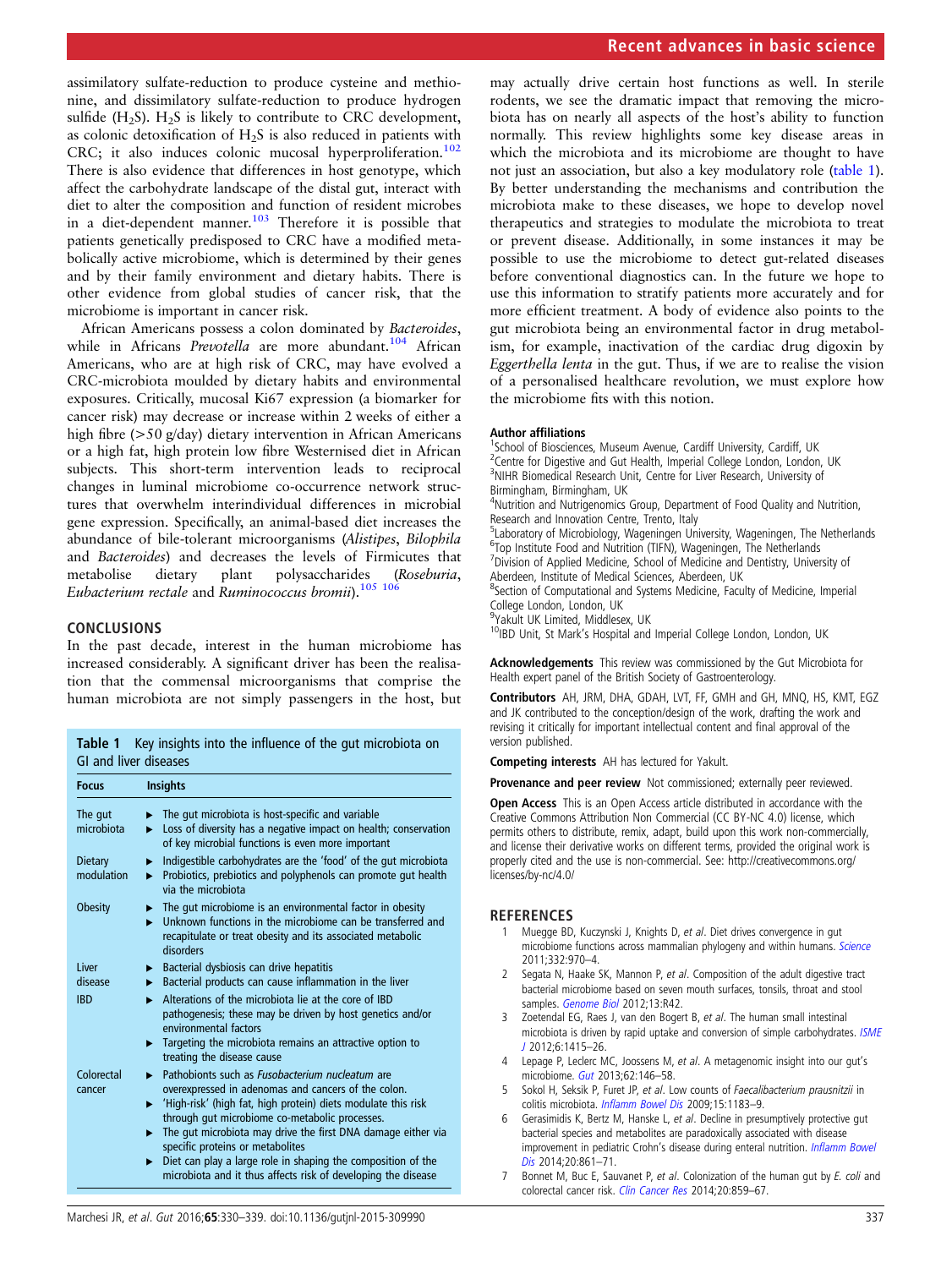# <span id="page-8-0"></span>Recent advances in basic science

- 8 Thorkildsen LT, Nwosu FC, Avershina E, et al. Dominant fecal microbiota in newly diagnosed untreated inflammatory bowel disease patients. [Gastroenterol Res Pract](http://dx.doi.org/10.1155/2013/636785) 2013;2013:636785.
- 9 Rajilic-Stojanovic M, de Vos WM. The first 1000 cultured species of the human gastrointestinal microbiota. [FEMS Microbiol Rev](http://dx.doi.org/10.1111/1574-6976.12075) 2014;38:996–1047.
- 10 Louis P, Young P, Holtrop G, et al. Diversity of human colonic butyrate-producing bacteria revealed by analysis of the butyryl-CoA:acetate CoA-transferase gene. [Environ Microbiol](http://dx.doi.org/10.1111/j.1462-2920.2009.02066.x) 2010;12:304–14.
- 11 Flint HJ, Scott KP, Louis P, et al. The role of the gut microbiota in nutrition and health. [Nature Rev Gastroenterol Hepatol](http://dx.doi.org/10.1038/nrgastro.2012.156) 2012;9:577–89.
- 12 Ze X, Le Mougen F, Duncan SH, et al. Some are more equal than others: the role of "keystone" species in the degradation of recalcitrant substrates. [Gut Microbes](http://dx.doi.org/10.4161/gmic.23998) 2013;4:236–40.
- 13 Macfarlane GT, Macfarlane S. Fermentation in the human large intestine: its physiologic consequences and the potential contribution of prebiotics. [J Clin](http://dx.doi.org/10.1097/MCG.0b013e31822fecfe) [Gastroenterol](http://dx.doi.org/10.1097/MCG.0b013e31822fecfe) 2011;45(Suppl):S120–7.
- Arpaia N, Campbell C, Fan X, et al. Metabolites produced by commensal bacteria promote peripheral regulatory T-cell generation. [Nature](http://dx.doi.org/10.1038/nature12726) 2013;504:451–5.
- 15 Windey K, De Preter V, Verbeke K. Relevance of protein fermentation to gut health. [Mol Nutr Food Res](http://dx.doi.org/10.1002/mnfr.201100542) 2012;56:184–96.
- 16 Tang WH, Wang Z, Levison BS, et al. Intestinal microbial metabolism of phosphatidylcholine and cardiovascular risk. [New Engl J Med](http://dx.doi.org/10.1056/NEJMoa1109400) 2013;368:1575-84.
- 17 Clarke G, Stilling RM, Kennedy PJ, et al. Minireview: gut microbiota: the neglected endocrine organ. [Molec Endocrinol](http://dx.doi.org/10.1210/me.2014-1108) 2014;28:1221-38.
- 18 Tuohy K, Del Rio D, eds. Diet-microbe interactions in the gut. Effects on human health and disease. Elsevier Science Publishing Co. Inc., 2014.
- 19 Jones ML, Martoni CJ, Prakash S. Cholesterol lowering and inhibition of sterol absorption by Lactobacillus reuteri NCIMB 30242: a randomized controlled trial. [Eur J Clin Nutr](http://dx.doi.org/10.1038/ejcn.2012.126) 2012;66:1234–41.
- 20 Li F, Pang X, Krausz KW, et al. Stable isotope- and mass spectrometry-based metabolomics as tools in drug metabolism: a study expanding tempol pharmacology. [J Proteome Res](http://dx.doi.org/10.1021/pr301023x) 2013;12:1369-76.
- 21 Clifford MN. Diet-derived phenols in plasma and tissues and their implications for health. [Planta Medica](http://dx.doi.org/10.1055/s-2004-835835) 2004;70:1103-14.
- 22 Queipo-Ortuno MI, Boto-Ordonez M, Murri M, et al. Influence of red wine polyphenols and ethanol on the gut microbiota ecology and biochemical biomarkers. [Am J Clin Nutr](http://dx.doi.org/10.3945/ajcn.111.027847) 2012;95:1323-34.
- 23 Ley RE, Backhed F, Turnbaugh P, et al. Obesity alters gut microbial ecology. [Proc](http://dx.doi.org/10.1073/pnas.0504978102) [Natl Acad Sci USA](http://dx.doi.org/10.1073/pnas.0504978102) 2005;102:11070–5.
- 24 Ley RE, Turnbaugh PJ, Klein S, et al. Microbial ecology: human gut microbes associated with obesity. [Nature](http://dx.doi.org/10.1038/4441022a) 2006;444:1022-3.
- 25 Duncan SH, Lobley GE, Holtrop G, et al. Human colonic microbiota associated with diet, obesity and weight loss. [Int J Obes](http://dx.doi.org/10.1038/ijo.2008.155) 2008;32:1720-4.
- 26 Claesson MJ, Jeffery IB, Conde S, et al. Gut microbiota composition correlates with diet and health in the elderly. [Nature](http://dx.doi.org/10.1038/nature11319) 2012;488:178–84.
- 27 Romero-Corral A, Somers VK, Sierra-Johnson J, et al. Accuracy of body mass index in diagnosing obesity in the adult general population. [Int J Obesity](http://dx.doi.org/10.1038/ijo.2008.11) 2008;32:959–66.
- 28 Zupancic ML, Cantarel BL, Liu Z, et al. Analysis of the gut microbiota in the old order Amish and its relation to the metabolic syndrome. [PLoS ONE](http://dx.doi.org/10.1371/journal.pone.0043052) 2012; 7:e43052.
- 29 Bluher M. The distinction of metabolically 'healthy' from 'unhealthy' obese individuals. [Curr Opin Lipidol](http://dx.doi.org/10.1097/MOL.0b013e3283346ccc) 2010;21:38-43.
- 30 Qin J, Li Y, Cai Z, et al. A metagenome-wide association study of gut microbiota in type 2 diabetes. [Nature](http://dx.doi.org/10.1038/nature11450) 2012;490:55–60.
- 31 Karlsson FH, Tremaroli V, Nookaew I, et al. Gut metagenome in European women with normal, impaired and diabetic glucose control. [Nature](http://dx.doi.org/10.1038/nature12198) 2013;498:99-103.
- 32 Le Chatelier E, Nielsen T, Qin J, et al. Richness of human gut microbiome correlates with metabolic markers. [Nature](http://dx.doi.org/10.1038/nature12506) 2013;500:541-6.
- 33 Vrieze A, Van Nood E, Holleman F, et al. Transfer of intestinal microbiota from lean donors increases insulin sensitivity in individuals with metabolic syndrome. [Gastroenterol](http://dx.doi.org/10.1053/j.gastro.2012.06.031) 2012;143:913–6.e7.
- 34 Cotillard A, Kennedy SP, Kong LC, et al. Dietary intervention impact on gut microbial gene richness. [Nature](http://dx.doi.org/10.1038/nature12480) 2013;500:585–8.
- 35 Hermes GD, Zoetendal EG, Smidt H. Molecular ecological tools to decipher the role of our microbial mass in obesity. [Benef Microbes](http://dx.doi.org/10.3920/BM2014.0016) 2015;6:61-81.
- 36 Adams DH, Eksteen B, Curbishley SM. Immunology of the gut and liver: a love/ hate relationship. [Gut](http://dx.doi.org/10.1136/gut.2007.122168) 2008;57:838-48.
- 37 Son G, Kremer M, Hines IN. Contribution of gut bacteria to liver pathobiology. [Gastroenterol Res Pract](http://dx.doi.org/10.1155/2010/453563) 2010;2010:1–13.
- 38 de Aguiar Vallim TQ, Tarling EJ, Edwards PA. Pleiotropic roles of bile acids in metabolism. [Cell Metab](http://dx.doi.org/10.1016/j.cmet.2013.03.013) 2013;17:657–69.
- 39 Miele L, Valenza V, La Torre G, et al. Increased intestinal permeability and tight junction alterations in nonalcoholic fatty liver disease. [Hepatol](http://dx.doi.org/10.1002/hep.22848) 2009;49: 1877–87.
- 40 Drenick EJ, Fisler J, Johnson D. Hepatic steatosis after intestinal bypass–prevention and reversal by metronidazole, irrespective of protein-calorie malnutrition. Gastroenterol 1982;82:535–48.
- 41 Henao-Mejia J, Elinav E, Jin C, et al. Inflammasome-mediated dysbiosis regulates progression of NAFLD and obesity. [Nature](http://dx.doi.org/10.1038/nature10809) 2012;482:179-85.
- 42 Raman M, Ahmed I, Gillevet PM, et al. Fecal microbiome and volatile organic compound metabolome in obese humans with nonalcoholic fatty liver disease. [Clin Gastroenterol Hepatol](http://dx.doi.org/10.1016/j.cgh.2013.02.015) 2013;11:868–75.e1–3.
- 43 Zhu L, Baker SS, Gill C, et al. Characterization of gut microbiomes in nonalcoholic steatohepatitis (NASH) patients: a connection between endogenous alcohol and NASH. [Hepatol](http://dx.doi.org/10.1002/hep.26093) 2013;57:601–9.
- 44 Nanji AA, Khettry U, Sadrzadeh SM, et al. Severity of liver injury in experimental alcoholic liver disease. Correlation with plasma endotoxin, prostaglandin E2, leukotriene B4, and thromboxane B2. Am J Pathol 1993;142:367-73.
- 45 Pande C, Kumar A, Sarin SK. Small-intestinal bacterial overgrowth in cirrhosis is related to the severity of liver disease. [Aliment Pharmacol Ther](http://dx.doi.org/10.1111/j.1365-2036.2009.03994.x) 2009;29: 1273–81.
- 46 Yan AW, Fouts DE, Brandl J, et al. Enteric dysbiosis associated with a mouse model of alcoholic liver disease. [Hepatol](http://dx.doi.org/10.1002/hep.24018) 2011;53:96-105.
- 47 Yan AW, Schnabl B. Bacterial translocation and changes in the intestinal microbiome associated with alcoholic liver disease. [World J Hepatol](http://dx.doi.org/10.4254/wjh.v4.i4.110) 2012;4:110–18.
- 48 Quraishi SM, Adams D, Pallen M, et al. Probing the microbiota in PSC: the gut adherent microbiota of PSC-IBD is distinct to that of IBD and controls. Hepatol 2014;60: 267A.
- 49 Rossen NG, Fuentes S, Boonstra K, et al. The mucosa-associated microbiota of PSC patients is characterized by low diversity and low abundance of uncultured Clostridiales II. J Crohn'[s Colitis](http://dx.doi.org/10.1093/ecco-jcc/jju023) 2015;9:342–8.
- 50 Tabibian JH, Talwalkar JA, Lindor KD. Role of the microbiota and antibiotics in primary sclerosing cholangitis. [BioMed Res Int](http://dx.doi.org/10.1155/2013/389537) 2013;2013:389537.
- 51 Davies YK, Cox KM, Abdullah BA, et al. Long-term treatment of primary sclerosing cholangitis in children with oral vancomycin: an immunomodulating antibiotic. [J Pediatr Gastroenterol Nutr](http://dx.doi.org/10.1097/MPG.0b013e31816fee95) 2008;47:61–7.
- 52 Bjornsson E, Cederborg A, Akvist A, et al. Intestinal permeability and bacterial growth of the small bowel in patients with primary sclerosing cholangitis. [Scand J](http://dx.doi.org/10.1080/00365520510023288) [Gastroenterol](http://dx.doi.org/10.1080/00365520510023288) 2005;40:1090–4.
- 53 Kono K, Ohnishi K, Omata M, et al. Experimental portal fibrosis produced by intraportal injection of killed nonpathogenic Escherichia coli in rabbits. Gastroenterol 1988;94:787–96.
- 54 Mattner J, Savage PB, Leung P, et al. Liver autoimmunity triggered by microbial activation of natural killer T cells. [Cell Host Microbe](http://dx.doi.org/10.1016/j.chom.2008.03.009) 2008;3:304-15.
- 55 Lata J, Jurankova J, Kopacova M, et al. Probiotics in hepatology. [World J](http://dx.doi.org/10.3748/wjg.v17.i24.2890) [Gastroenterol](http://dx.doi.org/10.3748/wjg.v17.i24.2890) 2011;17:2890–6.
- 56 Ma YY, Li L, Yu CH, et al. Effects of probiotics on nonalcoholic fatty liver disease: a meta-analysis. [World J Gastroenterol](http://dx.doi.org/10.3748/wjg.v19.i40.6911) 2013;19:6911–18.
- 57 Rincon D, Vaquero J, Hernando A, et al. Oral probiotic VSL#3 attenuates the circulatory disturbances of patients with cirrhosis and ascites. [Liver Int](http://dx.doi.org/10.1111/liv.12539) 2014;34:1504–12.
- 58 Le Roy T, Llopis M, Lepage P, et al. Intestinal microbiota determines development of non-alcoholic fatty liver disease in mice. [Gut](http://dx.doi.org/10.1136/gutjnl-2012-303816) 2013;62:1787–94.
- 59 Hold GL, Smith M, Grange C, et al. Role of the gut microbiota in inflammatory bowel disease pathogenesis: what have we learnt in the past 10 years? [World J](http://dx.doi.org/10.3748/wjg.v20.i5.1192) [Gastroenterol](http://dx.doi.org/10.3748/wjg.v20.i5.1192) 2014;20:1192–210.
- 60 Peterson DA, Frank DN, Pace NR, et al. Metagenomic approaches for defining the pathogenesis of inflammatory bowel diseases. [Cell Host Microbe](http://dx.doi.org/10.1016/j.chom.2008.05.001) 2008;3:417–27.
- 61 Walker AW, Sanderson JD, Churcher C, et al. High-throughput clone library analysis of the mucosa-associated microbiota reveals dysbiosis and differences between inflamed and non-inflamed regions of the intestine in inflammatory bowel disease. [BMC Microbiol](http://dx.doi.org/10.1186/1471-2180-11-7) 2011;11:7.
- 62 Frank DN, St Amand AL, Feldman RA, et al. Molecular-phylogenetic characterization of microbial community imbalances in human inflammatory bowel diseases. [Proc Natl Acad Sci USA](http://dx.doi.org/10.1073/pnas.0706625104) 2007;104:13780–5.
- 63 Swidsinski A, Weber J, Loening-Baucke V, et al. Spatial organization and composition of the mucosal flora in patients with inflammatory bowel disease. [J Clin Microbiol](http://dx.doi.org/10.1128/JCM.43.7.3380-3389.2005) 2005;43:3380–9.
- 64 Hansen R, Russell RK, Reiff C, et al. Microbiota of de-novo pediatric IBD: increased Faecalibacterium prausnitzii and reduced bacterial diversity in Crohn's but not in ulcerative colitis. [Am J Gastroenterol](http://dx.doi.org/10.1038/ajg.2012.335) 2012;107:1913-22.
- 65 Manichanh C, Rigottier-Gois L, Bonnaud E, et al. Reduced diversity of faecal microbiota in Crohn's disease revealed by a metagenomic approach. [Gut](http://dx.doi.org/10.1136/gut.2005.073817) 2006;55:205–11.
- 66 Mukhopadhya I, Thomson JM, Hansen R, et al. Detection of Campylobacter concisus and other Campylobacter species in colonic biopsies from adults with ulcerative colitis. [PLoS ONE](http://dx.doi.org/10.1371/journal.pone.0021490) 2011;6:e21490.
- 67 Lupp C, Robertson ML, Wickham ME, et al. Host-mediated inflammation disrupts the intestinal microbiota and promotes the overgrowth of Enterobacteriaceae. [Cell Host Microbe](http://dx.doi.org/10.1016/j.chom.2007.08.002) 2007;2:204.
- 68 Barnich N, Denizot J, Darfeuille-Michaud A. E. coli-mediated gut inflammation in genetically predisposed Crohn's disease patients. [Pathol Biol \(Paris\)](http://dx.doi.org/10.1016/j.patbio.2010.01.004) 2013;61: e65–9.